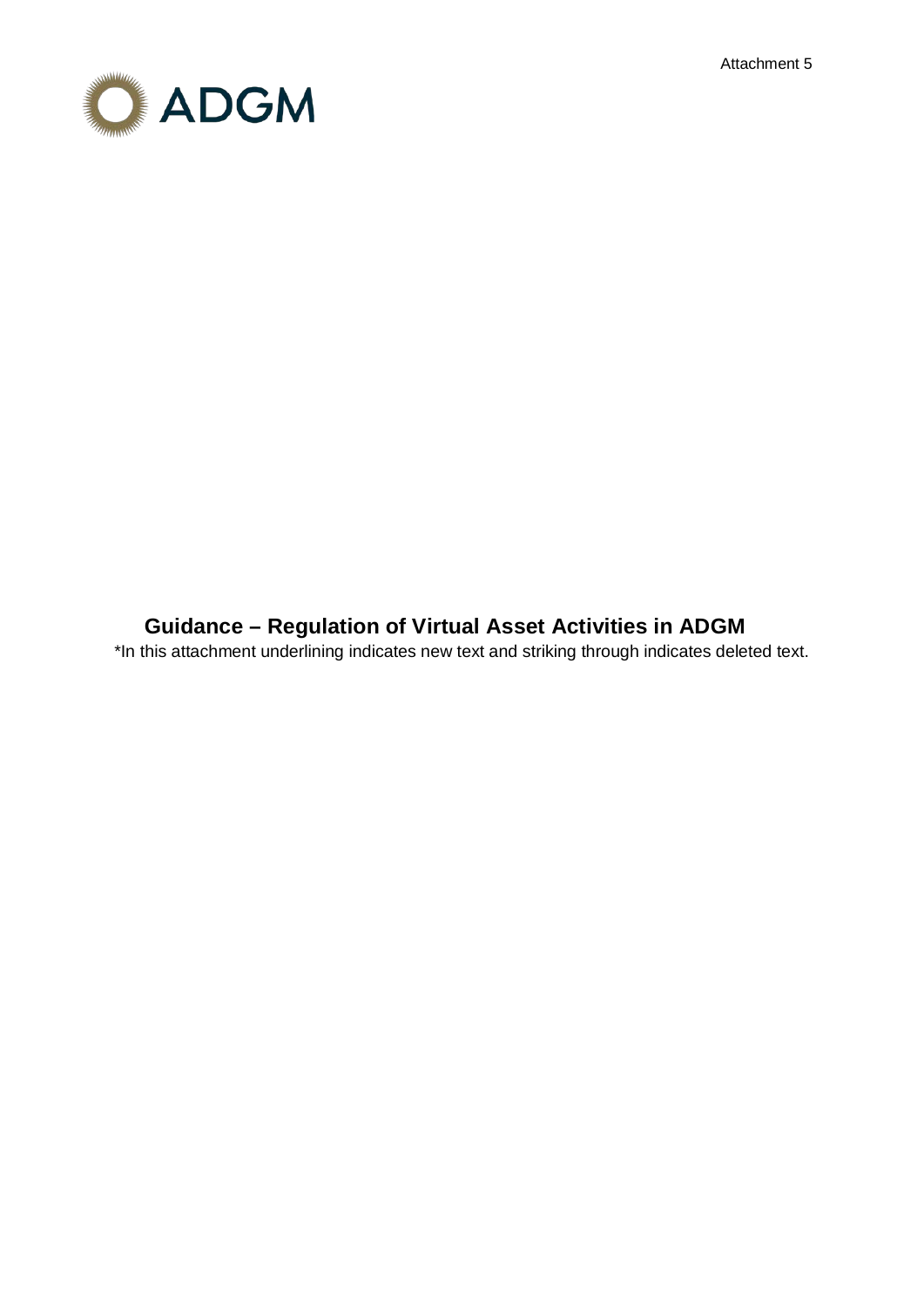# **BACKGROUND**

- 8) ….
- 9) This Guidance primarily focuses on the FSRA's regulatory treatment of Virtual Assets, and the financial services activities that can be conducted in relation to Virtual Assets within ADGM. Consistent with the definition used by the Financial Action Task Force<sup>[1](#page-1-0)</sup>, fFor the purposes of the Virtual Asset Framework, the FSRA has defined Virtual Assets in the FSMR as follows:

…

- 11) For clarification, the Virtual Asset Framework does not is not intended to apply to:
	- a) initial token or coin offerings (ICOs), (whether Digital Securities or Utility tokens), or other capital formation/ capital raising purposes. For details on FSRA's regulatory treatment of ICOs, Digital Securities and utility tokens please refer to the FSRA's ICO Guidance and Digital Securities Guidance; nor

…

- 17) The principal Rules for Authorised Persons conducting a Regulated Activity in relation to Virtual Assets are set out in Chapter 17 of the FSRA Conduct of Business Rulebook ("COBS"). These product specific Rules apply in addition to any other Rules applicable to the Regulated Activity being conducted by Authorised Person (e.g., Operating a Multilateral Trading Facility, Providing Custody or Dealing). Though the requirements set out in COBS Rule 17.1.2 already apply to Authorised Persons generally, COBS Rule 17.1.2 operates as a 'sign-post' Rule designed to draw the attention of Authorised Persons conducting a Regulated Activity in relation to Virtual Assets to the fact that they must comply with all Rules applicable to Authorised Persons, including:
	- a) all other relevant chapters of COBS;
	- b) the FSRA General Rulebook ("GEN");
	- c) the FSRA Anti-Money Laundering and Sanctions Rules and Guidance ("AML"); and
	- d) the FSRA RulesCode of Market Conduct ("RCMC").

…

19) COBS Rule 17.1.3 operates such that 'Client Investments' in GEN and 'Financial Instruments' in RMCCMC are read to include Virtual Assets. This means that the various Rules using these terms throughout the FRSA Rulebooks are expanded to capture Virtual Assets, including in particular the Rules contained in Chapters 3 and 6 of COBS.

…

**.** 

<span id="page-1-0"></span><sup>1</sup> "Guidance for a Risk-Based Approach to Virtual Assets and Virtual Asset Service Providers", updated October 2021 (www.fatf-gafi.org/publications/fatfrecommendations/documents/guidancerba-virtual-assets-2021.html)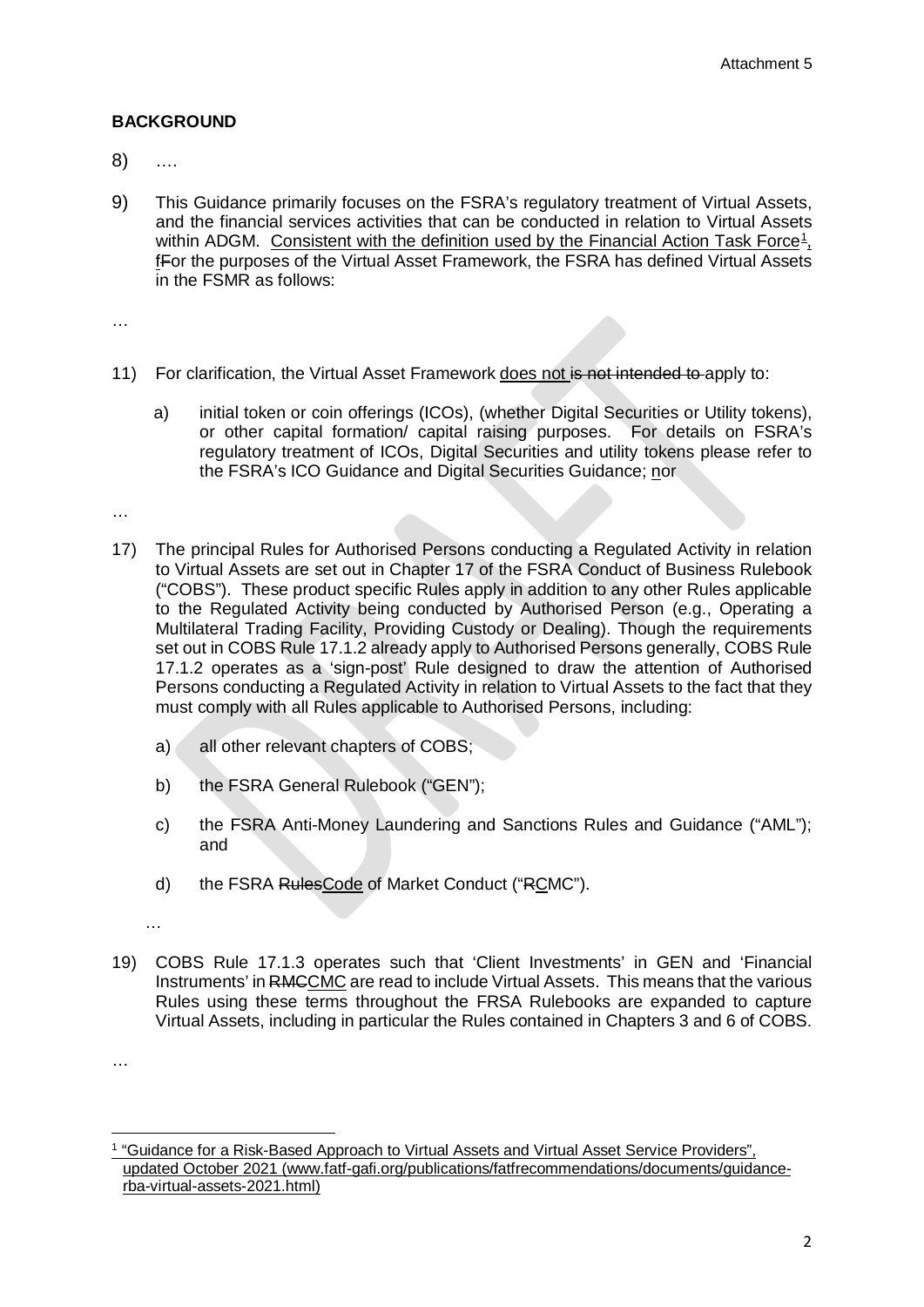# **Accepted Virtual Assets**

24) …

- 25) A Virtual Asset that meets the FSRA's requirements, as demonstrated by an individual Authorised Person, will constitute an Accepted Virtual Asset for that individual Authorised Person only. COBS Rule 17.2.2 states that for the purpose of determining whether, in its opinion, a Virtual Asset meets the requirements of being an Accepted Virtual Asset, the FSRA will consider those factors it considers relevant, which at the date of this Guidance include seven key factors as set out below:
	- a) Maturity/market capitalisation: the market capitalisation of the Virtual Asset, the sufficiency, depth and breadth of Client demand, the proportion of the Virtual Asset that is in free float, and the controls/processes to manage volatility of a particular Virtual Asset;

….

27) An Applicant applying for an FSP will need to submit the details of each Accepted Virtual Asset that they propose to use, setting out separately for each proposed Virtual Asset how it meets the tests set out in paragraph 25 above. The use of each Accepted Virtual Asset will be approved by the FSRA as part of the formal FSP application process or otherwise in accordance with the process outlined in paragraph 29 below.

….

## *Principle 3: Customer Risk Assessment and Customer Due Diligence*

- ….
- j) In the case of non-face-to-face Client on-boarding and ongoing due diligence of Clients who are natural persons, the FSRA expects that an Authorised Persons will take the necessary action, and develop appropriate policies, to ensure correct identification of a Client as a natural person. that the Client's identity is duly verified in accordance with all applicable Laws and Rules. This may include obtaining a "selfie", together with two currently valid forms of the Client's facial ID, or by conducting a "liveness test". Irrespective of the method employed, it should validate that the individual being on-boarded is present during the on-boarding process, matches the individual in the identity documentation, and that the ID presented is valid and authentic. It should also include obtaining and authenticating a valid form of the Client's facial ID, which should one must be either the Client's passport with all applicable details clear and visible, or the original version second should be a copy (front and back) of an official government issued document, such as a national ID or driver's license. For the purposes of residents of the UAE, the primary form of documentation used should be the Client's Emirates ID card.

….

## *Principle 6: Record keeping*

y) As proper documentation is one of the main pillars of ensuring AML/CFT compliance, Authorised Persons are required to have policies and procedures in place to ensure proper record keeping practices. It is expected that ane Authorised Person will maintain up to date records in accordance with the CDD obligations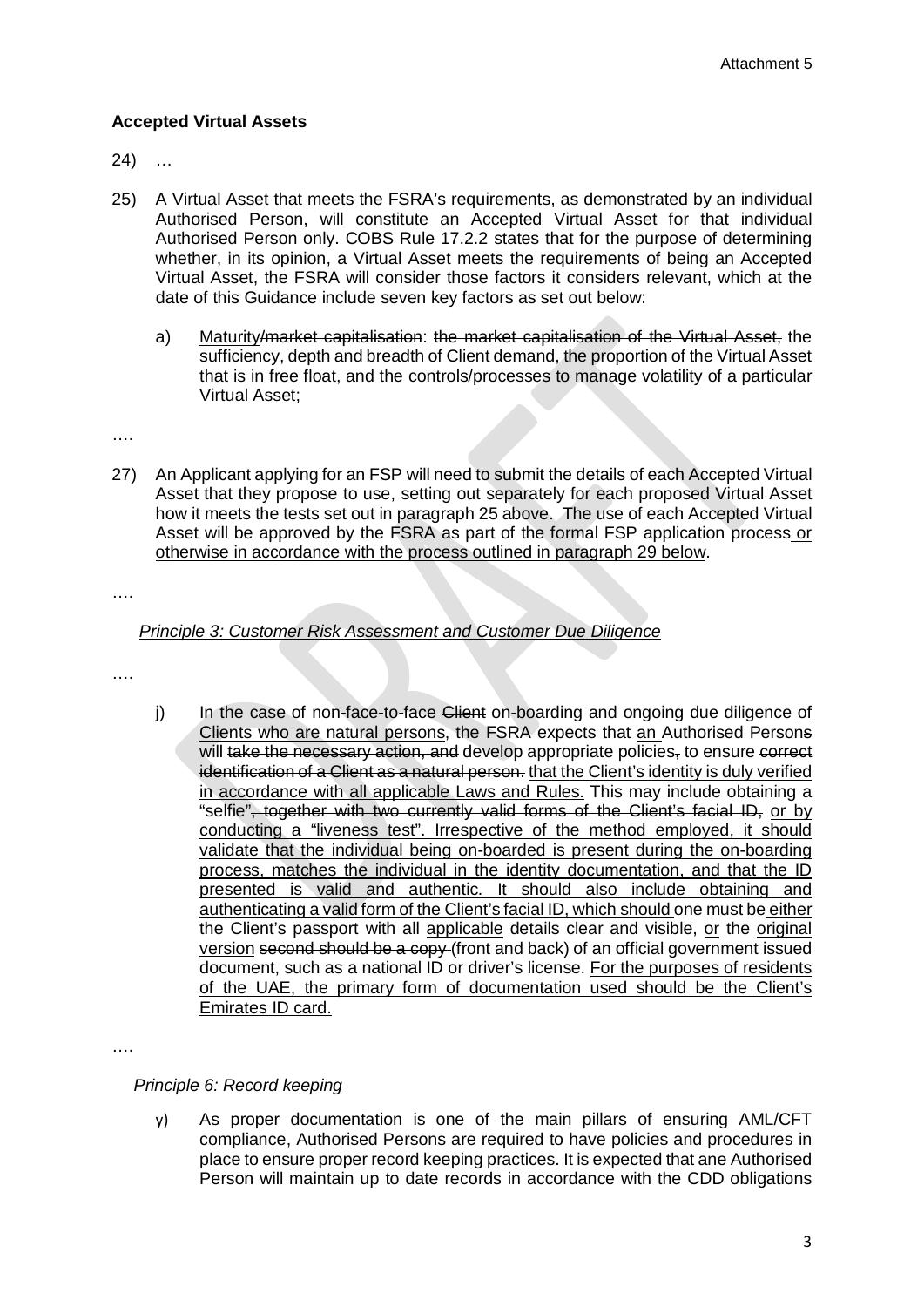applicable to it and be prepared to provide the records upon request from the **FSRA** 

…

## **Technology Governance and Controls**

47) ….

- 49) GEN Rule 3.3 requires an Authorised Person to establish systems and controls to ensure its affairs are managed effectively and responsibly, and to ensure such systems and controls are subject to continuous monitoring and review. COBS Rule 17.5 sets out additional requirements for appropriate technology governance and controls specific to Authorised Persons, with a focus on:
	- a) Virtual Asset Wallets;
	- b) Private and Public Keys;
	- c) Origin and destination of Virtual Asset funds;
	- d) Security; and
	- e) Risk Management.

….

**.** 

## **Virtual Asset Risk Disclosures**

- 93) Given the significant risks to Clients transacting in Virtual Assets, Authorised Persons are required to undertake a detailed analysis of the risks and have processes in place that enable them to disclose, prior to entering into an initial transaction, all material risks to their Clients in a manner that is clear, fair and not misleading. As this disclosure obligation is ongoing, and given the rapidly developing market for Virtual Assets, Authorised Persons are required to continually update this analysis and the resultant disclosures to its Clients to reflect any updated risks relating to:
	- a) the Authorised Person's products, services and activities;<sup>[2](#page-3-0)</sup>
	- b) Virtual Assets generally; and
	- c) the specific Accepted Virtual Asset.
- 94) The FSRA expects that the disclosures to be made by an Authorised Person in order to satisfy COBS 17.6 may include:
	- a) Virtual Assets not being legal tender or backed by a government;

<span id="page-3-0"></span> $2$  These disclosures should cover any specific arrangements, or lack of arrangements, for any product, service and activity of an Authorised Person. For example, in relation to custody of Client's Virtual Assets, where an Authorised Person allows/requires Clients to self-custodise their Virtual Assets, this must be fully disclosed to Clients upfront, and Clients must be informed that the Authorised Person is not responsible for custody and protection of Clients' Virtual Assets. Where an Authorised Person is outsourcing part or all of the custody arrangements to a third party, this should also be disclosed to Clients.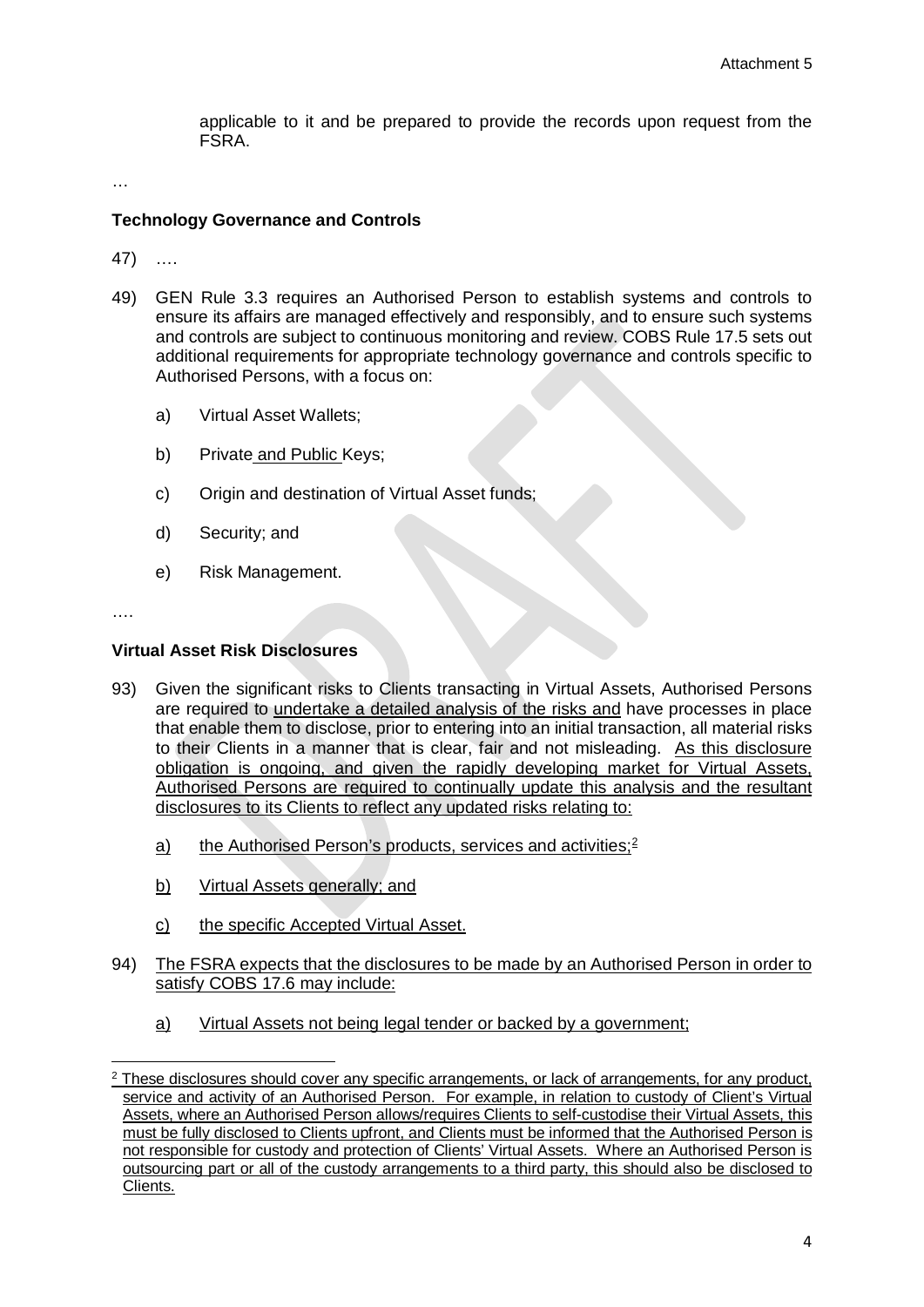- b) the value, or process for valuation, of Virtual Assets, including the risk of a Virtual Asset having no value;
- c) the volatility and unpredictability of the price of Virtual Assets relative to Fiat Currencies;
- d) that trading in Virtual Assets may be susceptible to irrational market forces;
- e) that the nature of Virtual Assets may lead to an increased risk of Financial Crime;
- f) that the nature of Virtual Assets may lead to an increased risk of cyber-attack;
- g) there being limited or, in some cases, no mechanism for the recovery of lost or stolen Virtual Assets;
- h) the risks of Virtual Assets being transacted via new technologies, (including distributed ledger technologies ('DLT')) with regard to, among other things, anonymity, irreversibility of transactions, accidental transactions, transaction recording, and settlement;
- i) that there is no assurance that a Person who accepts a Virtual Asset as payment today will continue to do so in the future;
- j) that the nature of Virtual Assets means that technological difficulties experienced by the Authorised Person may prevent the access or use of a Client's Virtual Assets;
- k) any links to Virtual Assets related activity outside ADGM, which may be unregulated or subject to limited regulation; and
- l) any regulatory changes or actions by the Regulator or Non-ADGM Regulator that may adversely affect the use, transfer, exchange, and value of a Virtual Asset.

The FSRA is of the view that merely restating this non-exhaustive list of risks, either in its application or in the risk disclosures to its Clients, does not satisfy an Authorised Person's risk disclosure requirements. COBS Rule 17.6 sets out a non-exhaustive list of risks that are required to be disclosed to Clients. The FSRA is of the view that merely restating this non-exhaustive list of risks, either in its application or in the risk disclosures to its Clients, does not satisfy an Authorised Person's risk disclosure requirements. Instead, Authorised Persons are expected to undertake a detailed analysis of the risks, and to make all necessary disclosures to their Clients. As this disclosure obligation is ongoing, and given the rapidly developing market for Virtual Assets, Authorised Persons are required to continually update this analysis and the resultant disclosures to its Clients to reflect any updated risks relating to:

- a) the Authorised Person's products, services and activities;
- b) Virtual Assets generally; and
- c) the specific Accepted Virtual Asset.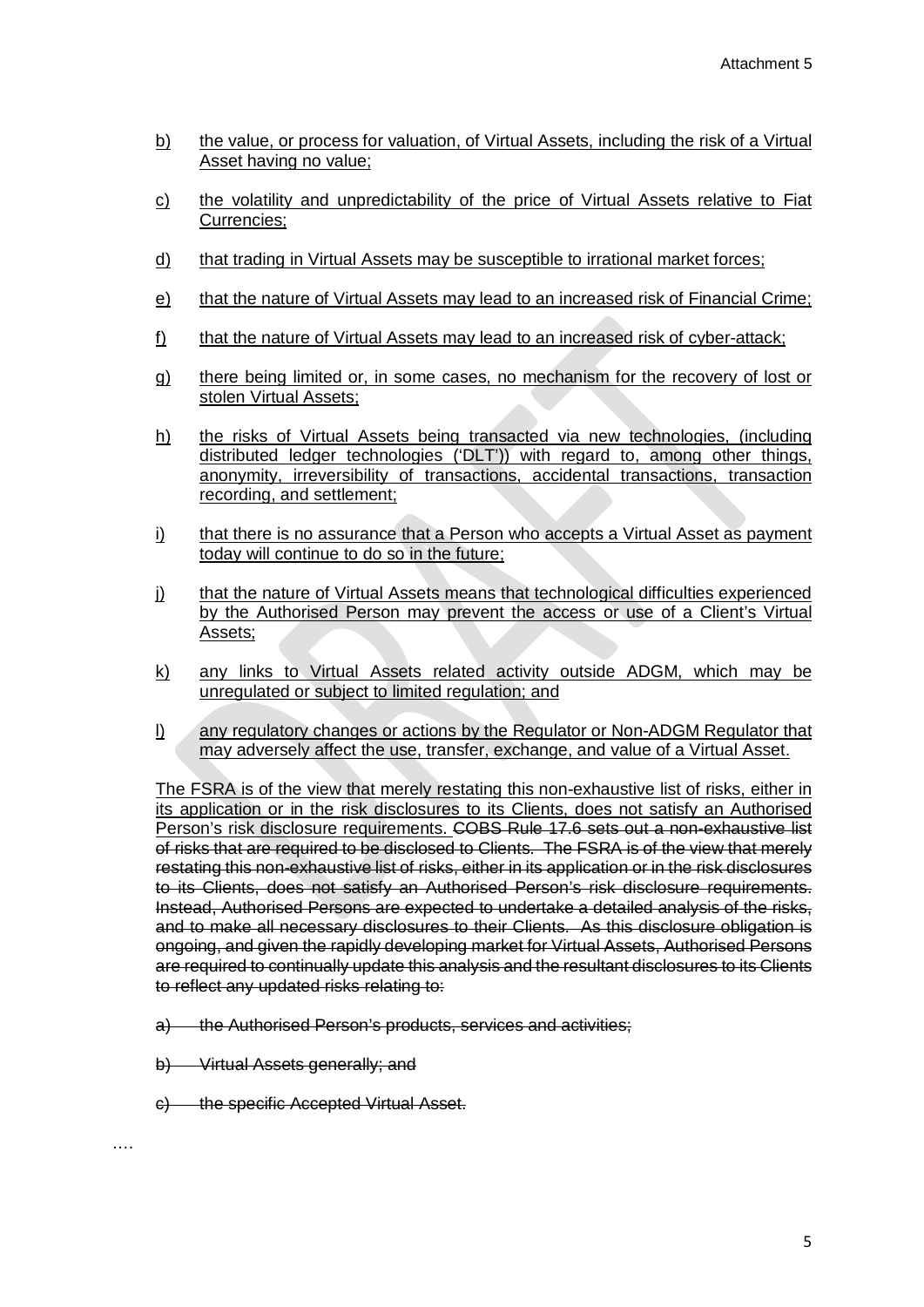110) Virtual Asset brokers / dealers are required to disclose the following information to cClients:

….

## **Application of FSRA's stablecoin position to the conduct of Regulated Activities within ADGM**

166) A number of possible scenarios for the use of stablecoins within ADGM, and the proposed regulatory approach for each, are set out below:

**…**.

- e. **MTF (using Virtual Assets):** using **third-party issued fiat tokens** as a payment/transaction mechanism:
	- i. In the context of using third party fiat tokens, the Authorised Person must directly meet the requirements of the Accepted Virtual Assets, Technology Governance and AML/CFT sections of this Guidance.
	- ii. For the related fiat currency custody activities, FSRA preference is to have the MTF utilise a Virtual Asset/Fiat Custodian authorised on the basis of paragraphs 139 - 145 or 166(b) above.
	- iii. In relation to the issuance of the related fiat token, in circumstances where the issuer is not authorised under paragraph 166(a) above, it is expected that the Authorised Person undertake the same due diligence as that it would apply for the purposes of determining Accepted Virtual Assets (focusing on Technology Governance requirements, the seven factors used to determine an Accepted Virtual Asset, and requirements relating to reporting and reconciliation).

## **NON-FUNGIBLE TOKENS**

- 167) Non-fungible tokens ("NFTs") are cryptographic assets on a DLT with unique identification codes and metadata that distinguish them from each other. Unlike Virtual Assets, they cannot be replicated, thus cannot be traded or exchanged at equivalency. Essentially, therefore, NFTs operate similar to a collector's item, but are digital instead of physical.
- 168) The FSRA recognises the growing relevance of NFT markets within the wider digital asset markets. While the FSRA is not proposing to establish a formal regulatory framework for NFTs at this point, it will continue to monitor industry, market and regulatory developments. The FSRA is, however, in certain circumstances only, open to NFT activities being undertaken within ADGM, but only by its regulated, and active, MTFs which are also authorised to Provide Custody in relation to Virtual Assets (a "MTF / Virtual Asset Custodian") where both of those Regulated Activities are conducted within ADGM. No other firms, including unregulated firms or Virtual Asset firms conducting non-MTF activities, are permitted to engage in NFT activities.
- 169) The FSRA's current position in relation to NFTs is therefore as follows:
	- a. Relevant MTFs / Virtual Asset Custodians, should establish within their ADGM Group an unregulated NFT entity (the 'NFT Entity'). The NFT Entity would primarily be used as the entity to engage with NFT issuers and market participants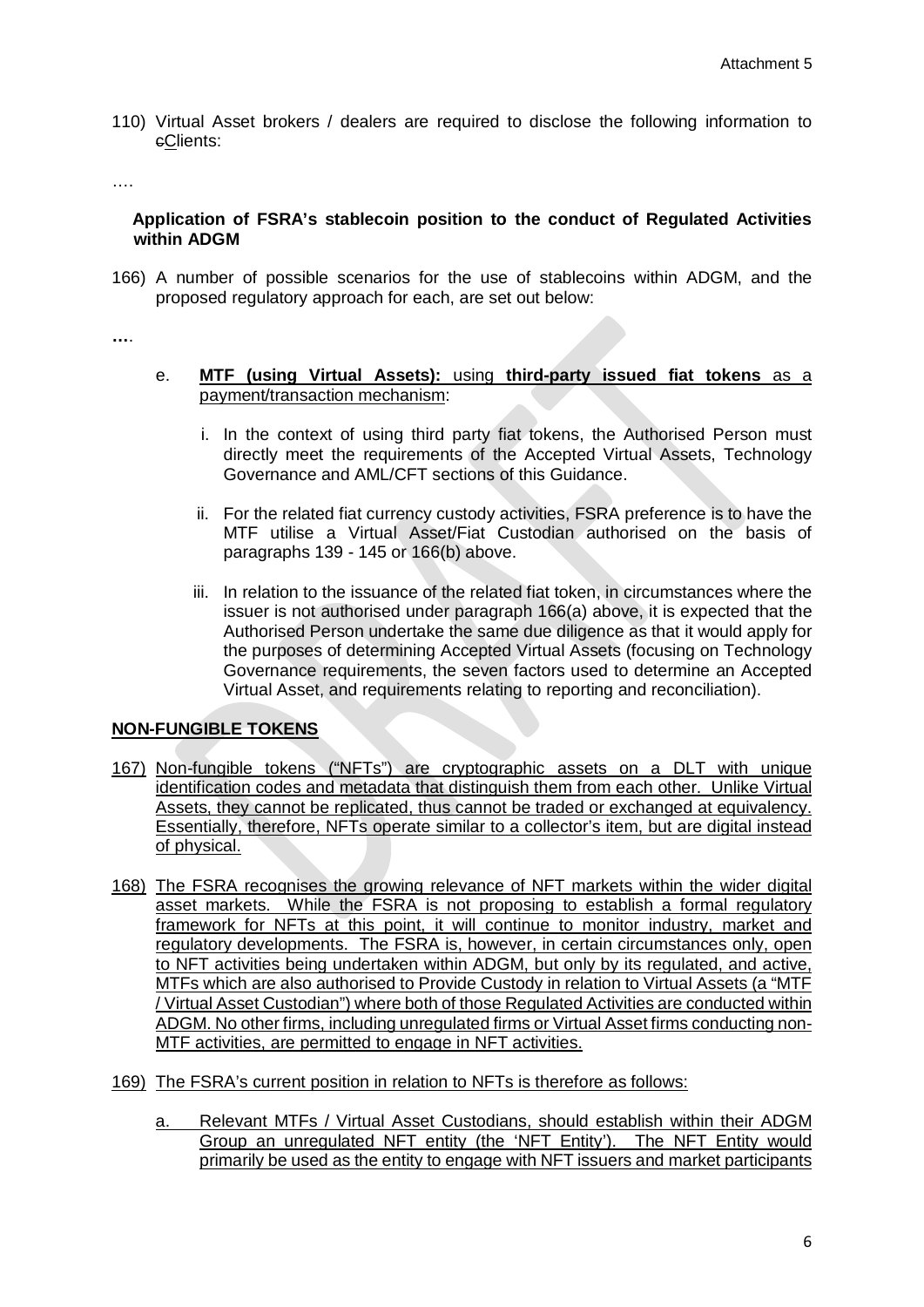and would therefore be 'ring-fenced' from the MTF / Virtual Assets Custodian from a legal (and therefore liability, resources, and funding) perspective;

- b. An NFT Entity is to outsource back to the MTF/Virtual Asset Custodian all client, trading, auction and custody activities;
- c. All NFT activities will be captured for KYC and AML/CTF purposes, as the AML rules within ADGM will apply to the NFT Entity, and continue to apply as relevant to the MTF/Virtual Asset Custodian (including as set out in paragraphs 37-46 of this Guidance);
- 170) While the FSRA will allow these regulated MTF/Virtual Asset Custodian Groups to undertake certain NFT activities within ADGM, it is important to note the following:
	- a. NFTs themselves remain outside FSRA regulatory oversight;
	- b. the NFT Entity, and the MTF/Virtual Asset Custodian, will need to satisfy the FSRA of its approval process for the Issuers of the NFTs (noting that an Issuer cannot be themselves, or part of their Group); and
	- c. NFTs should be transferred into the MTF for auction/trading purposes and to the Virtual Asset Custodian for custodial purposes, but if not the MTF/Virtual Asset Custodian would need to satisfy the FSRA that it has proper systems and controls in place. An MTF/Virtual Asset Custodian would therefore need to allow/onboard only suitable third-party NFT registries and relevant auction houses, outside of themselves.

## **APPLICATION PROCESS**

- 171) 167 Applicants seeking to become an Authorised Person conducting a Regulated Activity in relation to Virtual Assets must be prepared to engage heavily with the FSRA throughout the application process. The Application process is broadly broken down into five stages, as follows:
	- a) …

*Due diligence and Discussions with FSRA team(s)*

172) 168) Prior to the submission of an Application, all Applicants are expected to provide the FSRA with a clear explanation of their proposed business model and to demonstrate how the Applicant will meet all applicable FSRA Rules and requirements. These sessions will also involve the Applicants providing a number of in-depth technology demonstrations, across all aspects of its proposed Virtual Asset activities. The FSRA generally expects these meetings, where possible, to take place between the Applicant and the FSRA in person. Given the complexity of the activities associated with the Virtual Asset Framework, it is likely that a number of meetings will need to be held between an Applicant and the FSRA before the Applicant will be in a position to submit a draft, then formal, application.

## *Submission of Formal Application*

173) 469) Following discussions with the FSRA, and upon the FSRA having reasonable comfort that the Applicant's proposed business processes, technologies and capabilities are at a sufficiently advanced stage, the Applicant will be required to submit a completed Virtual Asset Application Form, and supporting documents, to the FSRA. Payment of the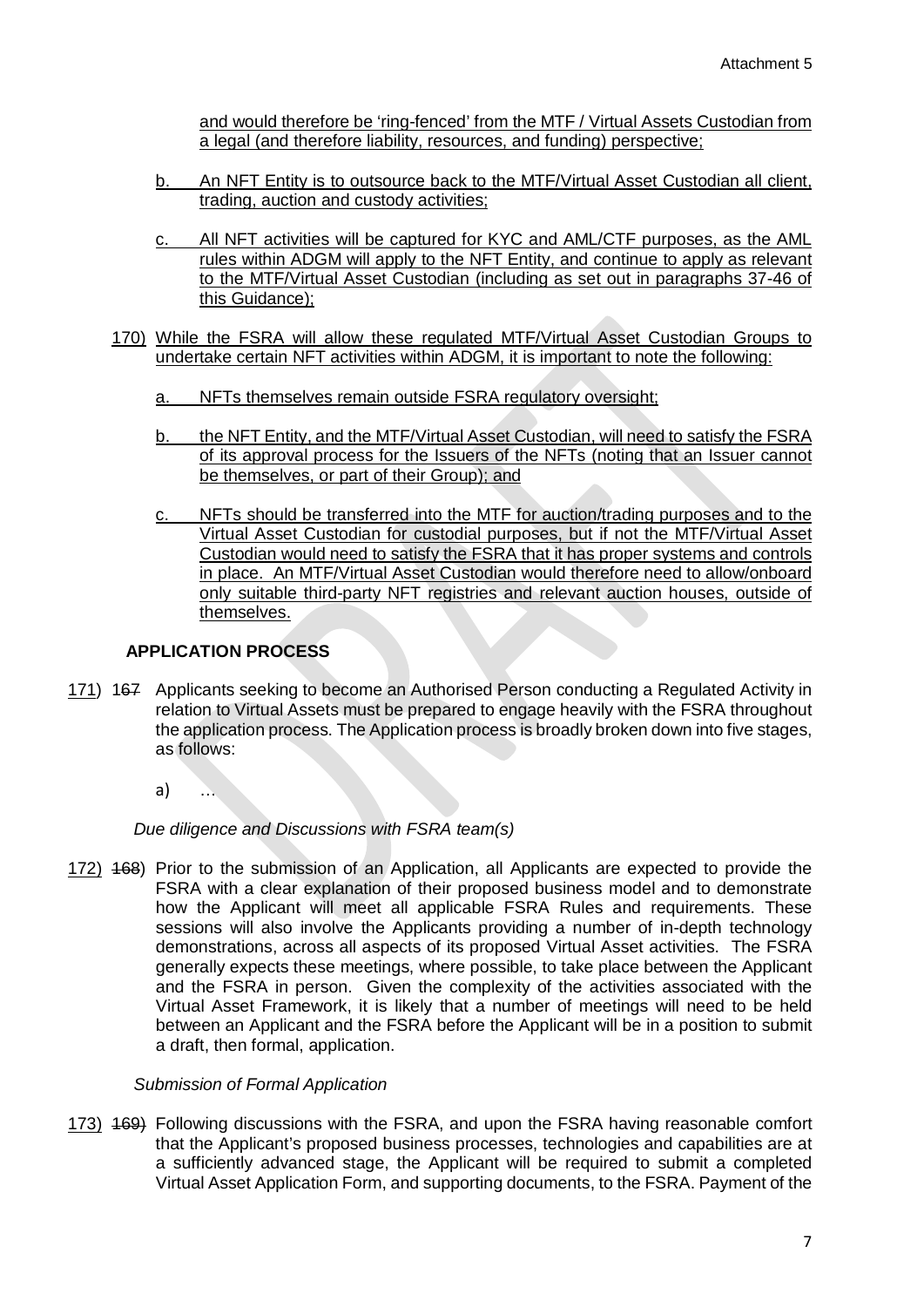fees applicable to the Application, as set out in paragraphs 175 - 183, must also be made at the time of submission. The FSRA will only consider an Application as having been formally submitted, and commence its formal review of the Application, upon receipt of both the completed Application and the associated fees.

### *Granting of In Principle Approval (IPA)*

174) 470) The FSRA will undertake an in depth review of the Application, and supporting documents, submitted by an Applicant. The FSRA will only consider granting an IPA for a FSP to those Applicants that are considered able to adequately meet all applicable Rules and requirements. An Applicant will be required to meet all conditions applicable to the IPA prior to being granted with final approval and an FSP for the relevant Regulated Activity.

#### *Granting of Final Approval (Financial Services Permission)*

175) 174) Subject to being satisfied that the Applicant has met all conditions applicable to the IPA, the FSRA will grant the Applicant with final approval for an FSP for the relevant Regulated Activity. Final approval will be conditional upon the FSRA being further satisfied in relation to the Applicant's operational testing and capabilities, and completion of a third party verification of the Applicant's systems where applicable.

#### *'Operational Launch' Testing*

- 176) 172) An Applicant (particularly an MTF (seeking to use Virtual Assets) and/or Virtual Asset Custodian) will only be permitted to progress to operational launch when it has completed its operational launch testing to the FSRA's satisfaction, including completion of third party verification of the Applicant's systems, where applicable.
- 177) 173) Noting the heightened risks associated with activities related to Virtual Assets, Authorised Persons will be closely supervised by the FSRA once licensed. Authorised Persons will be expected to meet frequently with the FSRA, will be subject to ongoing assessments and should be prepared to undergo thematic reviews from time to time.

#### *Opening a bank account*

178) 174) Given the associated risks within the Virtual Asset space, the global banking sector is focusing on account opening requests from entities associated with Virtual Assets with increased scrutiny. The FSRA has engaged in extensive discussions with local and international banks for the purposes of providing an overview of the Virtual Asset Framework and the stringent authorisation requirements imposed on Applicants when applying to become an Authorised Person. It is intended that those banks with a risk appetite to bank Virtual Asset players will glean comfort from the regulatory oversight of the FSRA and the issuance of an IPA to entities demonstrating that they have a clear roadmap of development of their business towards final approval and issuance of an FSP. The process for approval for the opening of a bank account with local or international banks will typically include a full explanation and review of an Applicant's AML and Client on-boarding processes and procedures, as well as its ability to monitor the source and destination of funds, amongst other areas of its Virtual Asset activities.

## **FEES**

#### **Authorisation and supervision fees**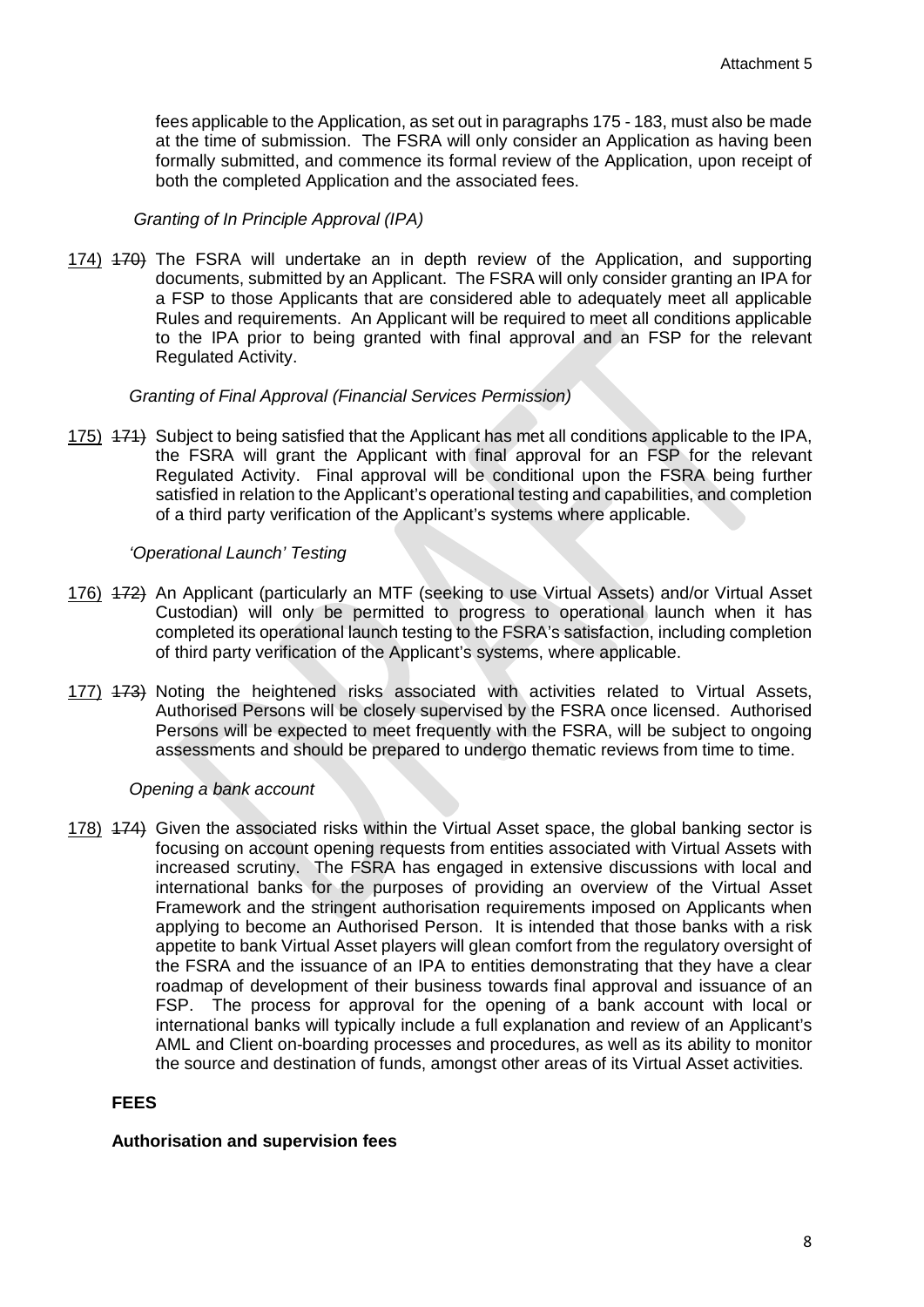- 179) <del>175)</del> The Fees applicable to Authorised Persons conducting a Regulated Activity in relation to Virtual Assets have been established in consideration of the risks involved in relation to Virtual Asset activities and the supervisory requirements placed on the FSRA to suitably regulate these Authorised Persons and Virtual Asset activities in ADGM.
- 180) 476) Pursuant to FEES Rule 3.14.1, an Applicant for an FSP to conduct a Regulated Activity in relation to Virtual Assets must pay, at the time of submission of its Application, an initial authorisation fee of (as applicable):
	- a) \$20,000; or
	- b) \$125,000 if the Applicant is seeking to operate an MTF (in relation to Virtual Assets).
- 181) 177) As set out earlier in paragraph 169, the FSRA will only consider an Application as having been formally submitted, and commence its formal review of the Application, upon receipt of both the completed Application and the associated fees.
- 182) 178) Pursuant to FEES Rule 3.14.2, annual supervision fees for an Authorised Person conducting a Regulated Activity in relation to Virtual Assets, payable in accordance with paragraph 1 of the FEES Rulebook, are set as follows:

….

### **Cumulative application of Fees**

183) 179) Subject to paragraph 181 below, if an Applicant/Authorised Person will be conducting multiple Regulated Activities in relation to Virtual Assets as part of its FSP, the fees (authorisation and supervision) payable by that Authorised Person will be cumulative, and considered across the following:

….

184) 180) In practice, and to further clarify, this results in several scenarios for FEES in relation to Virtual Asset activities, being:

a) ….

- 185) 481) Noting the above paragraph, if an Applicant/Authorised Person will be undertaking a Regulated Activity involving conventional assets (e.g. securities or derivatives) in addition to Virtual Assets, as noted in paragraphs 20 to 21, it will need to seek approval from the FSRA to carry out its Regulated Activity in relation to both asset types (conventional and Virtual Asset). The fees attributable to that Authorised Person for its Regulated Activities (conventional and Virtual Asset-related), will likely not be cumulative (considering the high fees already imposed on Applicants/Authorised Persons conducting a Regulated Activity in relation to Virtual Assets, subject to the considerations set out in paragraph 183 below). The FSRA recommends that that Applicants discuss any questions relating to FEES with the FSRA as early as practicable.
- 186) 182) Pursuant to FEES Rule 3.14.3, an MTF using Virtual Assets must pay to the FSRA a trading levy on a sliding scale basis (as set out in the table below), payable monthly in USD. Unless otherwise determined by an MTF (and agreed to by the FSRA), the FSRA